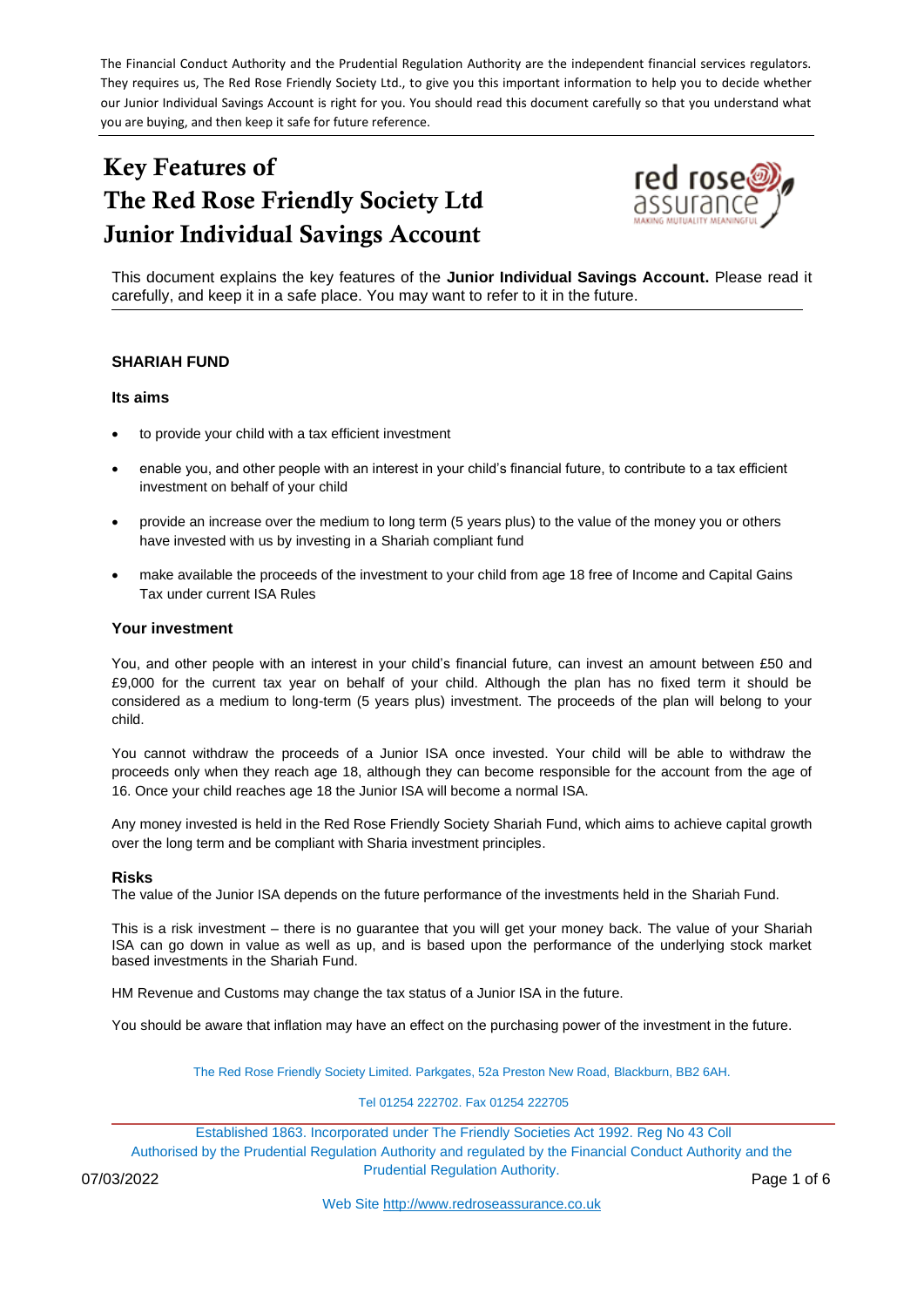

This document explains the key features of the **Junior Individual Savings Account.** Please read it carefully, and keep it in a safe place. You may want to refer to it in the future.

#### **Questions and answers**

### **What is the Red Rose Junior ISA?**

A Junior ISA is a tax-efficient way in which you, and other people with an interest in your child's financial future, can save on behalf of your child without your child having to pay any income tax or capital gains tax.

The Red Rose Junior ISA is a Stocks and Shares ISA.

#### **Will paying into a Junior ISA affect my own ISA allowance?**

Paying into a Junior ISA on behalf of a child will have no effect on your own ISA allowance or anyone else's ISA allowance who contributes on your child's behalf.

#### **Who can have a Junior ISA?**

#### **The following under 18's are eligible for a JISA**

• Those born on or after 3rd January 2011

But those born between 1 September 2002 and 2nd January 2011 can't get JISAs; they will have a Child Trust Fund

You may open a Junior ISA on behalf of a child as long as the following conditions are met:

- you are over the age of 18, live in the UK, are ordinarily resident here for tax purposes and are the person who assumes parental responsibility for the child
- your child is resident in the UK, born after  $3<sup>rd</sup>$  January 2011 and is under 18 years of age

Parents, grandparents, friends or anyone with an interest in your child's financial future can contribute to a Junior ISA on behalf of your child.

A Junior ISA can only be held in the name of one child. Joint Junior ISAs are not permitted. A Junior ISA cannot be used to save on behalf of a company, club, charity etc.

**Warning**: A Stocks and Shares Junior ISA carries a higher risk than a bank or building society Junior Cash ISA.

#### **How much can I invest?**

You, and other people with an interest in your child's financial future, may invest annually up to the current contribution limit of £9,000. This is the allowance for the 2020/21 tax year and may change in future tax years.

You may invest this allowance in a Junior Stocks and Shares ISA, or in a Junior Cash ISA, or in a combination of the two types of Junior ISA on behalf of your child.

The Red Rose Friendly Society Limited. Parkgates, 52a Preston New Road, Blackburn, BB2 6AH.

#### Tel 01254 222702. Fax 01254 222705

Established 1863. Incorporated under The Friendly Societies Act 1992. Reg No 43 Coll Authorised by the Prudential Regulation Authority and regulated by the Financial Conduct Authority and the Prudential Regulation Authority. 07/03/2022<br>Web Site [http://www.redroseassurance.co.uk](http://www.redroseassurance.co.uk/) Page 2 of 6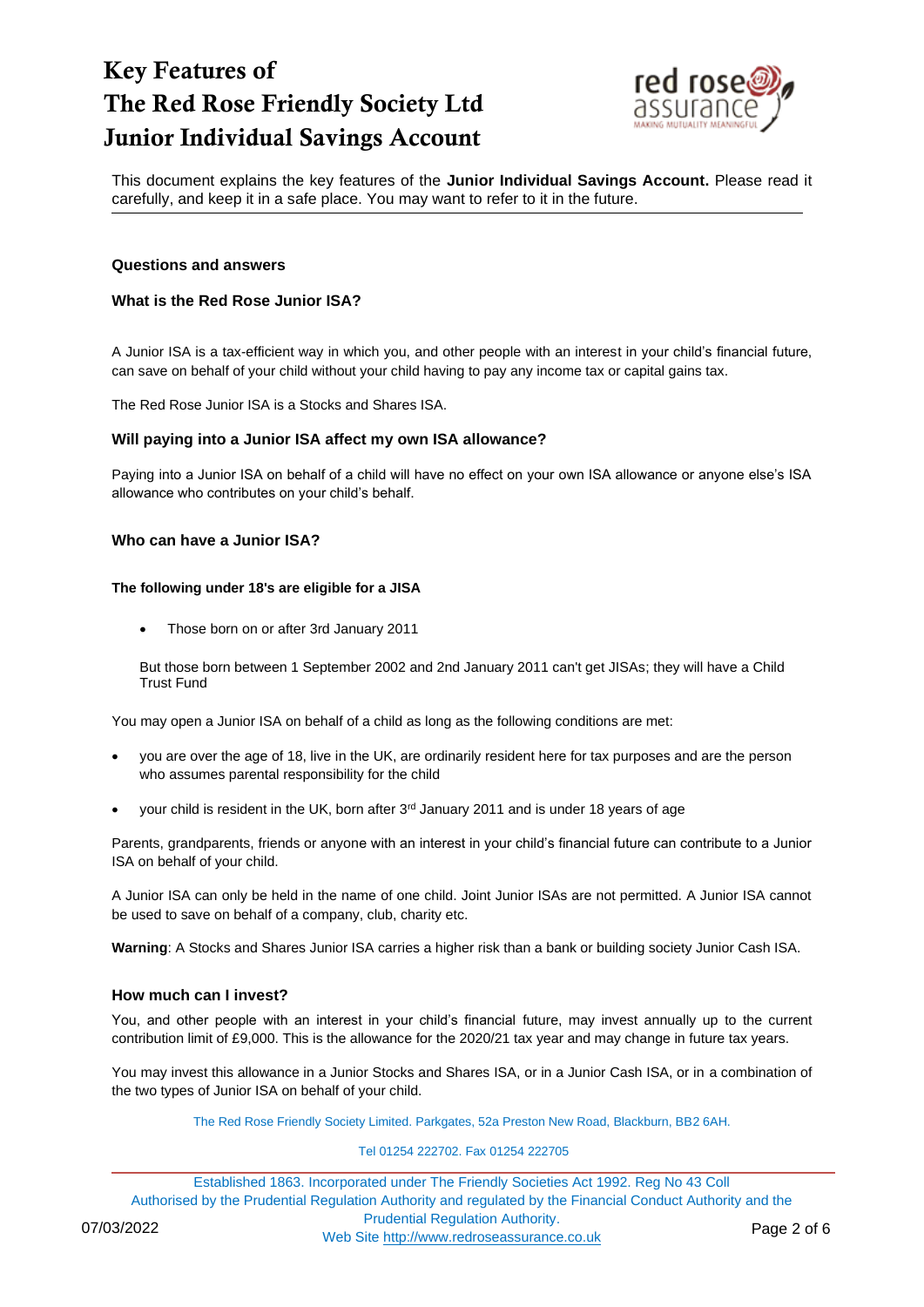

This document explains the key features of the **Junior Individual Savings Account.** Please read it carefully, and keep it in a safe place. You may want to refer to it in the future.

Your child may only have one Junior Stocks and Shares ISA and one Junior Cash ISA at any one time. These can be held with different providers but the total amount invested across both types of Junior ISA must not exceed the contribution limit for each tax year.

An existing Junior ISA may be transferred into another Junior ISA, regardless of whether they are Junior Stocks and Shares ISAs or Junior Cash ISAs.

If you decide to make regular payments into a Junior ISA then you can increase, decrease or stop your payments at any time without penalty. Just inform us in writing if you wish to alter your regular payment.

### **How do I transfer an existing Junior ISA to the Red Rose Junior ISA?**

To transfer an existing Junior ISA to us from another provider you must complete a transfer form. We will then send the transfer to the existing provider and write to you when we have received the money. The transfer may take up to 30 days.

If you wish to transfer the Junior ISA away from Red Rose to another firm please ask them to request the transfer.

### **How will my child's investment grow?**

We will invest any monies received in our Shariah Fund. The fund is managed by a specialist team at HSBC. The HSBC Islamic Global Equity Index Fund aims to create long term appreciation of capital through investment in a diversified portfolio of securities. It aims to track the Dow Jones Islamic Market Global Titans 100 Index which is Shariah compliant – all companies included in the Index are screened by the Shariah Supervisory Board which is a committee of 4 Islamic Scholars.

The Index does not include companies in the following sectors: Weapons and Defence, Pork related products, Tobacco, Alcohol, Financial Services or Entertainment sectors.

The Fund invests in diverse areas including Technology, Health Care, Consumer Goods, Industrials, Oil and Gas, Consumer Services and Basic Materials.

The value of the Fund (and therefore your own holdings) may go down as well as up as the underlying assets fluctuate in value.

#### **How do I know it is compliant with Sharia Law?**

The fund is overseen by an independent Shariah Committee that is responsible for: Agreeing the investment objectives and policies Advising the fund managers regarding compliance with Shariah principles Establishing the principles for calculating an appropriate percentage of 'impure' income Approving suitable charities for the donation of 'impure' income Preparing an annual certificate of the fund's compliance with Shariah principles

The Red Rose Friendly Society Limited. Parkgates, 52a Preston New Road, Blackburn, BB2 6AH.

Tel 01254 222702. Fax 01254 222705

Established 1863. Incorporated under The Friendly Societies Act 1992. Reg No 43 Coll Authorised by the Prudential Regulation Authority and regulated by the Financial Conduct Authority and the Prudential Regulation Authority. 07/03/2022<br>Web Site [http://www.redroseassurance.co.uk](http://www.redroseassurance.co.uk/) Page 3 of 6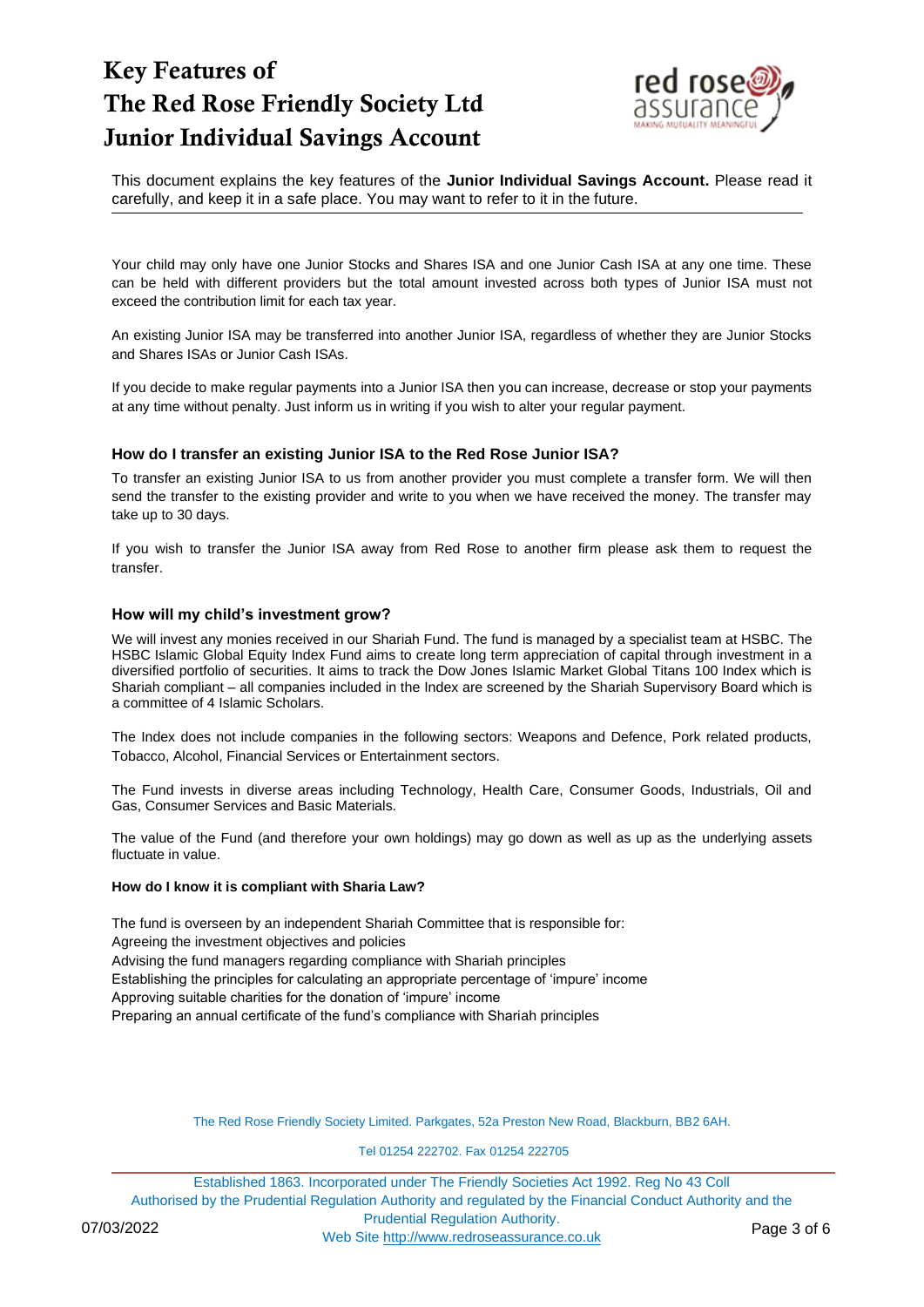

This document explains the key features of the **Junior Individual Savings Account.** Please read it carefully, and keep it in a safe place. You may want to refer to it in the future.

### **What happens if I or the child should die?**

Should you, or anyone who has made an investment into the Junior ISA, die before your child reaches age 18 then nothing will change. Your child will continue to own the Junior ISA, and will be able to withdraw proceeds from the plan at the age of 18.

If your child should die before age 18 then we will pay the value to your child's estate. The amount payable will be 101% of the value of the fund at the time of death. Please note that this may be less than the amount invested, depending upon the performance of the fund.

### **How will I be kept informed about the Junior ISA?**

Each year you (or your child on reaching age 16) will receive a statement showing the value of the Junior ISA.

### **How do I cash in or withdraw money from the Junior ISA?**

You may not cash in or withdraw money from the Junior ISA at any time. When your child reaches age 18, they will be able to withdraw some or all of the proceeds. There are no charges applied to a withdrawal.

### **How will charges affect the investment and what are the deductions?**

We deduct charges from the investment to cover our expenses associated with administering the plan and the underlying investment fund. This is currently 1.5% of the value of the plan per annum.

The charges will affect the value of the plan, reducing the overall return to you. Examples can be seen in the Key Information Document which you must read before applying for the Junior ISA.

### **Can I change my mind about opening a Junior ISA?**

From the later of the date you open your account, or receive the cancellation notice, you have 30 days in which to cancel the plan you have set up on behalf of your child and we will return your money in full.

If you cancel within the 30 days, the child will be treated as though they had not used any Junior ISA allowance and you would be able to subscribe to another Junior ISA on behalf of the child in the current tax year. You may not cancel the Junior ISA after the 30 days.

### **How much will the advice cost?**

Your financial adviser will tell you details about the cost of advice.

### **Where can I find out more?**

Before your child's plan starts we will send you the full terms and conditions. These explain how the plan works. If you would like to see these terms and conditions before you apply please contact us on 01254 222702 or email us at: [info@redroseassurance.co.uk.](mailto:info@redroseassurance.co.uk) Further details can also be found on our website: [www.redroseassurance.co.uk](http://www.redroseassurance.co.uk/)

The Red Rose Friendly Society Limited. Parkgates, 52a Preston New Road, Blackburn, BB2 6AH.

#### Tel 01254 222702. Fax 01254 222705

Established 1863. Incorporated under The Friendly Societies Act 1992. Reg No 43 Coll Authorised by the Prudential Regulation Authority and regulated by the Financial Conduct Authority and the Prudential Regulation Authority. 07/03/2022<br>Web Site [http://www.redroseassurance.co.uk](http://www.redroseassurance.co.uk/) Page 4 of 6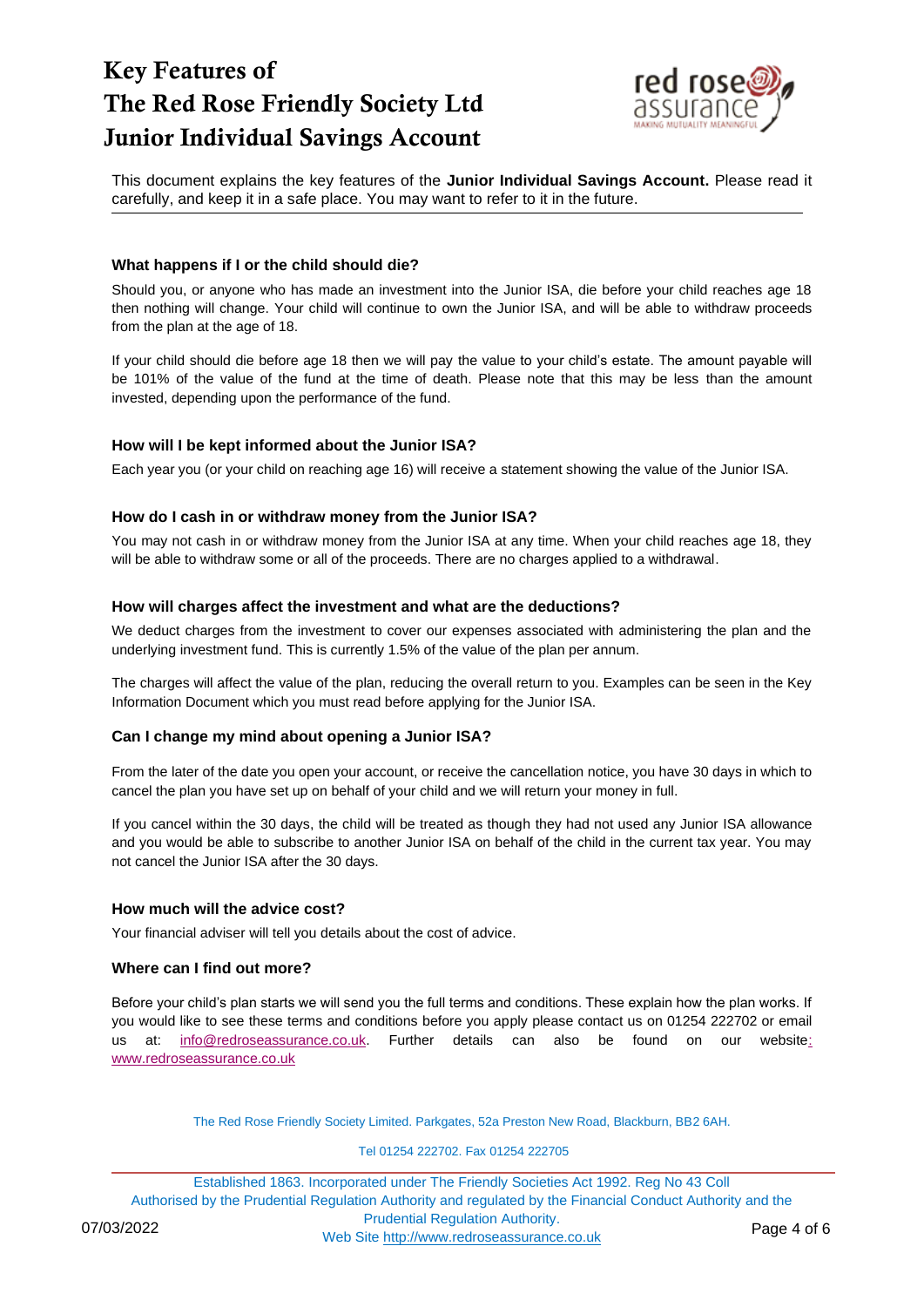

This document explains the key features of the **Junior Individual Savings Account.** Please read it carefully, and keep it in a safe place. You may want to refer to it in the future.

# **More information**

### **Claims**

To make a claim please contact us by phone on 01254 222702 and ask for the Claims Department. They will explain the claims process and send out a claim form.

### **Cancellation Rights**

After we accept your application, we will send you a notice of your right to cancel. You will then have 30 days to change your mind and leave the plan. To exercise your right to cancel you will simply need to follow the instructions on the cancellation notice.

# **Complaints**

If you wish to make a complaint please contact:

*Compliance Officer, Red Rose Friendly Society Limited, 52a Parkgates, Preston New Road, Blackburn. Lancashire, BB2 6AH Phone 01254 222702*

If we do not deal with your complaint to your satisfaction, you can complain to the:

*Financial Ombudsman Service Exchange Tower London E14 9SR Phone: 08000234567*

Making a complaint will not affect your right to take legal action.

### **Past performance**

Please note that past performance is not a guide to future performance. It is important to understand that future bonuses depend on profits yet to be earned and as a result cannot be guaranteed but bonuses, once added, cannot be taken away.

The Red Rose Friendly Society Limited. Parkgates, 52a Preston New Road, Blackburn, BB2 6AH.

Tel 01254 222702. Fax 01254 222705

Established 1863. Incorporated under The Friendly Societies Act 1992. Reg No 43 Coll Authorised by the Prudential Regulation Authority and regulated by the Financial Conduct Authority and the Prudential Regulation Authority. 07/03/2022<br>Web Site [http://www.redroseassurance.co.uk](http://www.redroseassurance.co.uk/) Page 5 of 6